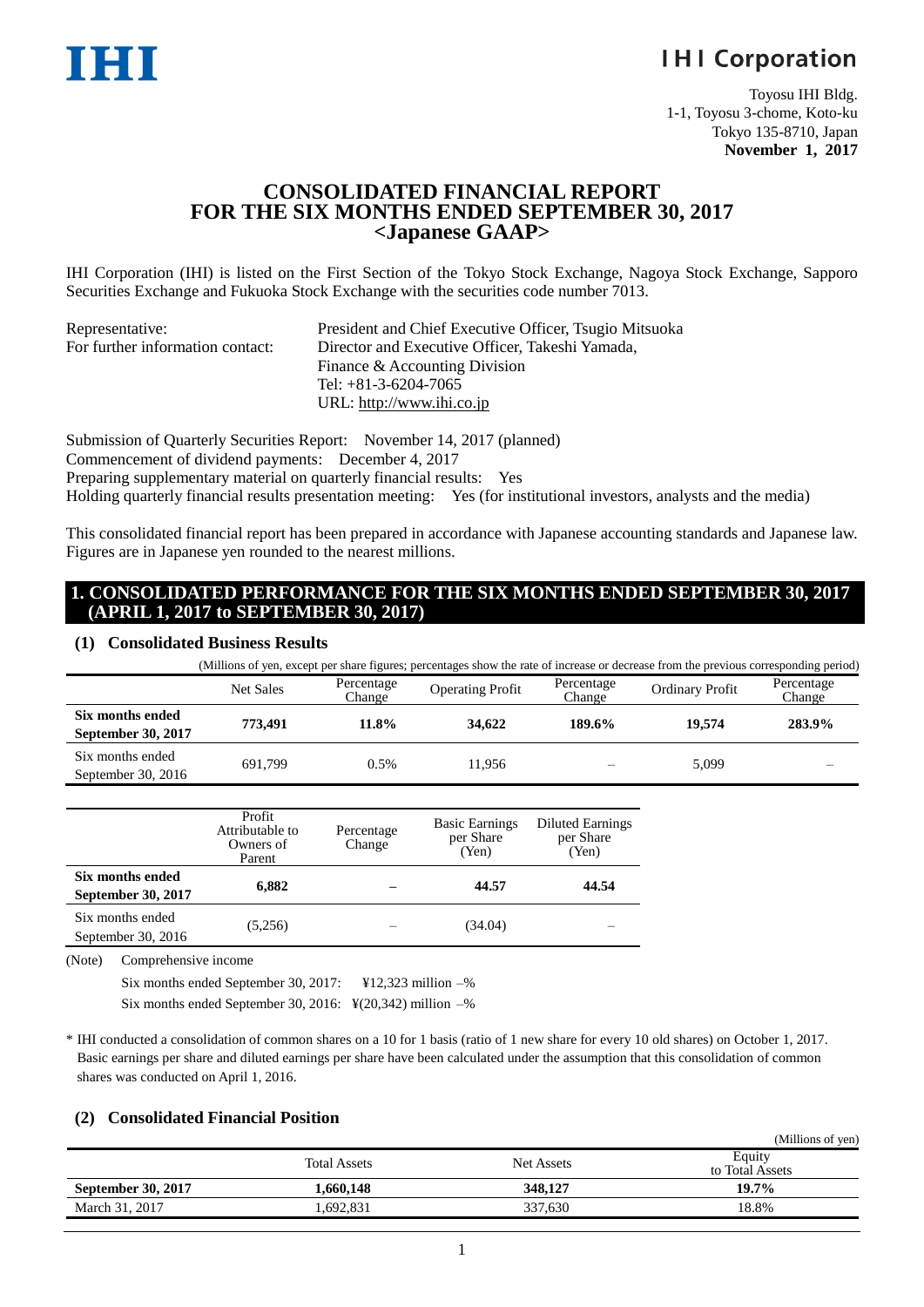(Reference) Equity at the end of the period (consolidated) September 30, 2017: ¥327,817 million March 31, 2017: ¥318,163 million

# **2. DIVIDENDS**

|                                                    |                    |                    |                     |          | ren)   |
|----------------------------------------------------|--------------------|--------------------|---------------------|----------|--------|
|                                                    |                    |                    | Dividends per Share |          |        |
| (Record Date)                                      | End of 1st Quarter | End of 2nd Quarter | End of 3rd Quarter  | Year-end | Annual |
| Fiscal year ended<br>March 31, 2017                |                    | 0.00               |                     | 0.00     | 0.00   |
| Fiscal year ending<br>March 31, 2018               |                    | 3.00               |                     |          |        |
| Fiscal year ending<br>March 31, 2018<br>(Forecast) |                    |                    |                     | 30.00    |        |

 $(TZ)$ 

(Note) Revisions to the dividend forecasts most recently announced: No

\* IHI conducted a consolidation of common shares on a 10 for 1 basis (ratio of 1 new share for every 10 old shares) on October 1, 2017. Consequently, the impact of this consolidation of shares is factored into the forecast for year-end dividends per share for the fiscal year ending March 31, and a dash is presented for the annual dividends per share. The forecast for the year-end dividends per share for the fiscal year ending March 31, 2018 without the consolidation of shares factored in would be ¥3.00, and the annual dividends per share would be ¥6.00. For details, please see "Proper use of forecast of results, and other special matters" below.

# **3. CONSOLIDATED FORECASTS OF RESULTS FOR THE YEAR ENDING MARCH 31, 2018**

|           |                  |      |                         |       |                  | (Millions of yen, except per share figures; percentages show the rate of increase or decrease from the previous corresponding period) |                                             |
|-----------|------------------|------|-------------------------|-------|------------------|---------------------------------------------------------------------------------------------------------------------------------------|---------------------------------------------|
|           | <b>Net Sales</b> |      | <b>Operating Profit</b> |       | Ordinary Profit  | Profit Attributable<br>to Owners of Parent                                                                                            | <b>Basic Earnings</b><br>per Share<br>(Yen) |
| Full-vear | .550.000         | 4.3% | 65.000                  | 37.2% | 159.0%<br>57.000 | 338.3%<br>23.000                                                                                                                      | 148.97                                      |

(Note) Revisions to the forecasts of results most recently announced: No

\* IHI conducted a consolidation of common shares on a 10 for 1 basis (ratio of 1 new share for every 10 old shares) on October 1, 2017. Consequently, the impact of this consolidation of shares is factored into the full-year consolidated forecasts for basic earnings per share for the fiscal year ending March 31, 2018. For details, please see "Proper use of forecast of results, and other special matters" below.

# **\* NOTES**

- **(1) Changes in significant subsidiaries during the six months under review (Changes in specified subsidiaries accompanying changes in scope of consolidation):** Not applicable
- **(2) Application of special accounting for preparing quarterly consolidated financial statements:** Yes
	- (Note) For details, please refer to "(2) APPLICATION OF SPECIAL ACCOUNTING FOR PREPARING QUARTERLY CONSOLIDATED FINANCIAL STATEMENTS" of "2. MATTERS REGARDING SUMMARY INFORMATION (NOTES)" on page [6.](#page-5-0)
- **(3) Changes in accounting policies, changes in accounting estimates, and restatement of prior period financial statements after error corrections**
	- (i) Changes in accounting policies due to revisions to accounting standards: Not applicable
	- (ii) Changes in accounting policies due to other reasons: Yes
	- (iii) Changes in accounting estimates: Yes
	- (iv) Restatement of prior period financial statements after error corrections: Not applicable
		- (Note) From the first quarter ended June 30, 2017, IHI and some of its consolidated subsidiaries in Japan have changed the depreciation method and residual value for property, plant and equipment. These changes of the depreciation method correspond to changes in accounting policies which are difficult to distinguish from changes in accounting estimates. For details, please refer to "(3) CHANGES IN ACCOUNTING POLICIES, CHANGES IN ACCOUNTING ESTIMATES, AND RESTATEMENT OF PRIOR PERIOD FINANCIAL STATEMENTS AFTER ERROR CORRECTIONS" of "2. MATTERS REGARDING SUMMARY INFORMATION (NOTES)" on page [6.](#page-5-1)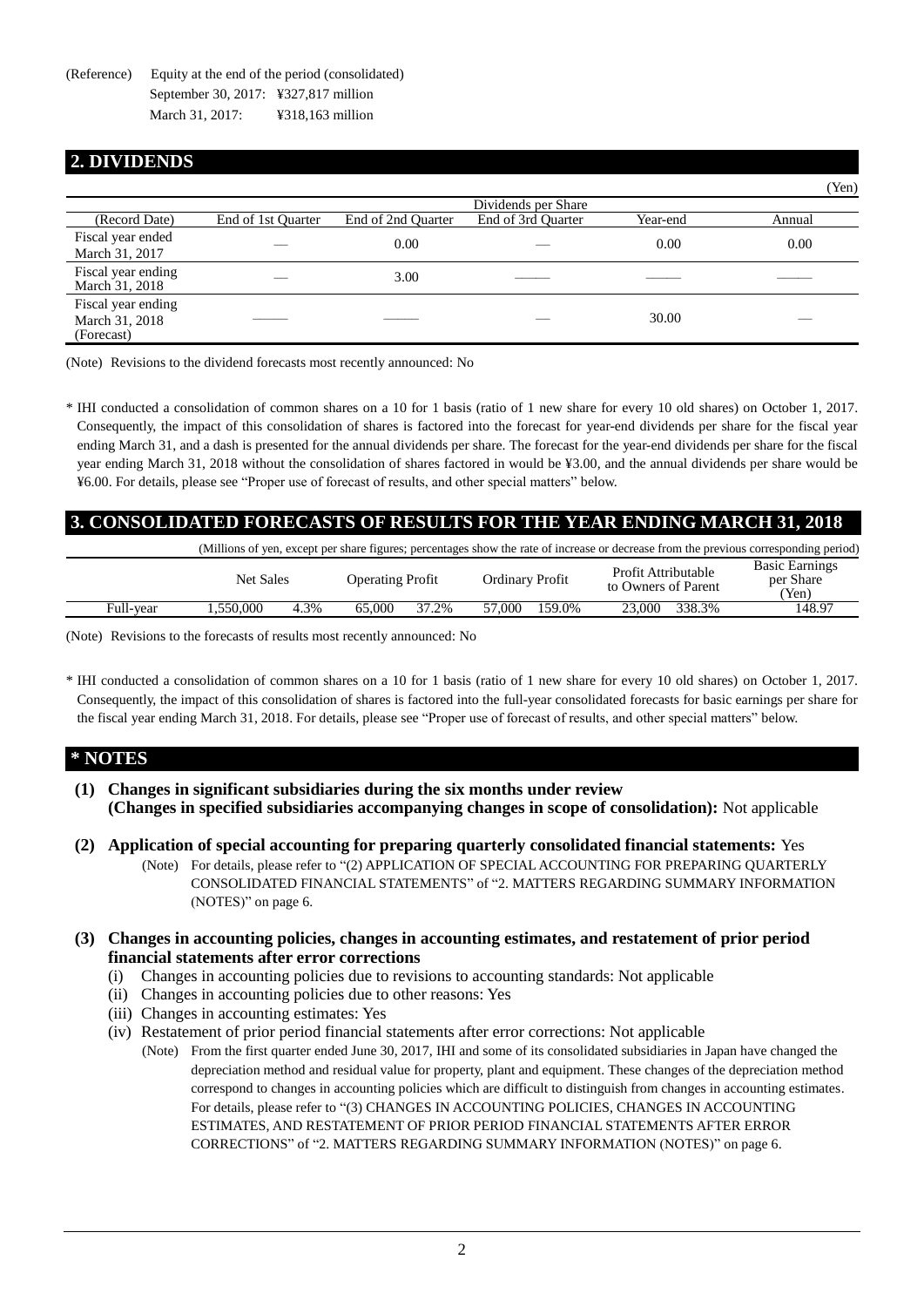## **(4) Number of shares issued (Common stock):**

- (i) Number of shares issued at the end of the period (including treasury shares) As of September 30, 2017 154,679,954 shares As of March 31, 2017 154,679,954 shares
- (ii) Number of treasury shares owned at the end of the period As of September 30, 2017 362,164 shares As of March 31, 2017 256,268 shares
- (iii) Average number of shares outstanding during the period (cumulative quarterly period) Six months ended September 30, 2017 154,398,103 shares Six months ended September 30, 2016 154,410,473 shares
- \* IHI conducted a consolidation of common shares on a 10 for 1 basis (ratio of 1 new share for every 10 old shares) on October 1, 2017. The number of shares issued at the end of the period, number of treasury shares owned at the end of period and average number of shares outstanding during the period have been calculated under the assumption that this consolidation of common shares was conducted on April 1, 2016.
- \* The number of treasury shares excluded from the calculation of the "number of treasury shares owned at the end of the period," and "average number of shares outstanding during the period," includes 111,000 shares of IHI (the number of shares following share consolidation) owned by a trust account for the Board Benefit Trust (BBT).

\* Quarterly financial reports are not required to be subjected to quarterly reviews.

#### \* Proper use of forecast of results, and other special matters

Earnings estimates made in this report and other statements that are not historical facts are forward-looking statements about the future performance of the IHI Group. These statements are based on management's assumptions and beliefs in light of the information currently available to it and therefore readers should not place undue reliance on them. IHI cautions that a number of important factors such as political and general economic conditions and currency exchange rates could cause actual results to differ materially from those discussed in the forward-looking statements, etc. For preconditions for forecast of results, please refer to "(3) EXPLANATION REGARDING FUTURE PREDICTION INFORMATION SUCH AS CONSOLIDATED FORECASTS OF RESULTS" of "1. QUALITATIVE INFORMATION REGARDING CONSOLIDATED RESULTS" on page [5.](#page-4-0)

(Dividends forecast and consolidated forecasts following the consolidation of shares)

IHI obtained approval at the 200th Ordinary General Meeting of Shareholders held on June 23, 2017 to conduct a consolidation of shares with the effective date of October 1, 2017, and it conducted a consolidation of common shares on a 10 for 1 basis (ratio of 1 new share for every 10 old shares). Dividend forecasts and consolidated forecasts for the fiscal year ending March 31, 2018 calculated without factoring in the consolidation of shares are as follows: 1. Dividend forecasts for fiscal year ending March 31, 2018

Dividends per share Record date of year-end: ¥3.00 Annual: ¥6.00

2. Consolidated forecasts for fiscal year ending March 31, 2018

Basic earnings per share Full-year: ¥14.90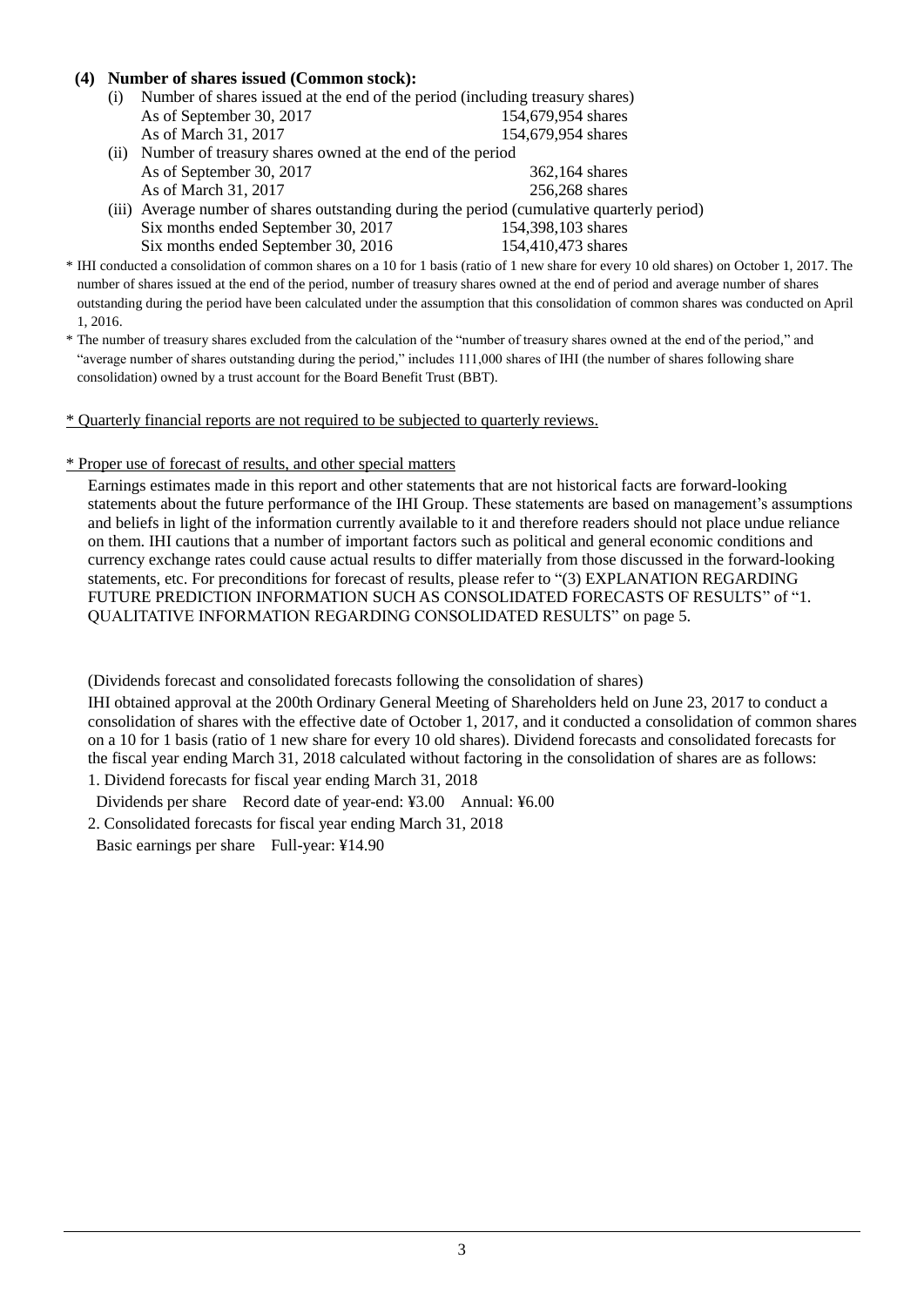# **1. QUALITATIVE INFORMATION REGARDING CONSOLIDATED RESULTS**

### **(1) EXPLANATION REGARDING BUSINESS RESULTS**

Summary of consolidated performance for the six months ended September 30, 2017

During the six months under review, the Japanese economy continued to be on a modest recovery track, as there were pick-ups in both capital investment and private consumption, among other factors. The global economy also continued to grow overall, particularly in the U.S. and Europe, despite rising uncertainties from the trend of U.S. policies and geopolitical risks such as those in East Asia.

Under this business environment, orders received of the IHI Group during the six months increased 11.7% from the previous corresponding period to ¥715.1 billion. Net sales increased 11.8% from the previous corresponding period to ¥773.4 billion. In terms of profit, operating profit increased ¥22.6 billion to ¥34.6 billion, as although there was a deterioration of profitability caused by delayed process schedule in large projects underway in North America in the Process plants Business, the issue of the deterioration of profitability related to the F-LNG Business and Boiler Business in the previous corresponding period was resolved. Ordinary profit increased ¥14.4 billion to ¥19.5 billion. The reduced increase in ordinary profit was due to factors including the recording of expenses for delayed delivery as well as the posting of payments for contract adjustments for civil aero engines, despite the positive turn in foreign exchange gains/losses. Profit attributable to owners of parent was ¥6.8 billion, an increase of ¥12.1 billion from the previous corresponding period.

Also effective from the fiscal year under review, the closing date of the fiscal year of certain overseas consolidated subsidiaries has been changed from December 31 to March 31. As a result, those consolidated subsidiaries have a nine-month accounting period. The impact of these changes was an increase of ¥57.9 billion in net sales and an increase of ¥1.4 billion in operating profit (an increase of ¥25.2 billion in net sales and an increase of ¥2.7 billion in operating profit in previous fiscal year).

|                                                                      |                                |                                                                           |                                        |              |                                        |              |                                        |              | (Billions of yen)                      |  |                                                             |
|----------------------------------------------------------------------|--------------------------------|---------------------------------------------------------------------------|----------------------------------------|--------------|----------------------------------------|--------------|----------------------------------------|--------------|----------------------------------------|--|-------------------------------------------------------------|
|                                                                      | <b>Six</b><br>months           | Orders received<br>Change<br><b>Six</b><br>from the<br>months<br>previous |                                        |              | Six months ended<br>September 30, 2016 |              | Six months ended<br>September 30, 2017 |              |                                        |  | Change from the<br>previous<br>corresponding period<br>(% ) |
| Reportable segment                                                   | ended<br>September<br>30, 2016 | ended<br>September<br>30, 2017                                            | corre-<br>sponding<br>period<br>$(\%)$ | <b>Sales</b> | Operating<br>profit<br>$(\text{loss})$ | <b>Sales</b> | Operating<br>profit<br>$(\text{loss})$ | <b>Sales</b> | Operating<br>profit<br>$(\text{loss})$ |  |                                                             |
| Resources, Energy<br>and Environment                                 | 176.3                          | 207.4                                                                     | 17.7                                   | 208.5        | (6.8)                                  | 253.9        | (5.0)                                  | 21.8         |                                        |  |                                                             |
| Social<br>Infrastructure and<br><b>Offshore Facility</b>             | 73.6                           | 67.5                                                                      | (8.3)                                  | 66.6         | (19.9)                                 | 66.6         | 5.6                                    | 0.1          |                                        |  |                                                             |
| <b>Industrial System</b><br>and General-<br><b>Purpose Machinery</b> | 211.4                          | 246.3                                                                     | 16.5                                   | 202.9        | 7.9                                    | 227.1        | 7.4                                    | 11.9         | (6.1)                                  |  |                                                             |
| Aero Engine, Space<br>and Defense                                    | 167.1                          | 181.1                                                                     | 8.4                                    | 205.9        | 31.5                                   | 215.4        | 29.5                                   | 4.6          | (6.3)                                  |  |                                                             |
| <b>Total Reportable</b><br>Segment                                   | 628.5                          | 702.4                                                                     | 11.8                                   | 684.1        | 12.6                                   | 763.2        | 37.5                                   | 11.6         | 196.6                                  |  |                                                             |
| <b>Others</b>                                                        | 34.2                           | 38.4                                                                      | 12.2                                   | 32.2         | 0.4                                    | 30.1         | (0.2)                                  | (6.6)        |                                        |  |                                                             |
| Adjustment                                                           | (22.5)                         | (25.7)                                                                    | $\overline{\phantom{0}}$               | (24.5)       | (1.1)                                  | (19.8)       | (2.6)                                  |              |                                        |  |                                                             |
| Total                                                                | 640.2                          | 715.1                                                                     | 11.7                                   | 691.7        | 11.9                                   | 773.4        | 34.6                                   | 11.8         | 189.6                                  |  |                                                             |

Results by reportable segment for the six months ended September 30, 2017 are as follows:

# **(2) EXPLANATION REGARDING CONSOLIDATED FINANCIAL POSITION**

A. Assets and liabilities, and net assets

Total assets at the end of the second quarter under review were ¥1,660.1 billion, down ¥32.6 billion compared with the end of the previous fiscal year. The items with the most significant decreases were notes and accounts receivable - trade, down ¥29.4 billion, other current assets, down ¥15.1 billion, and investment securities, down ¥13.5 billion. The item with the most significant increase was work in process, up ¥30.4 billion. Total liabilities were ¥1,312.0 billion, a decrease of ¥43.1 billion compared with the end of the previous fiscal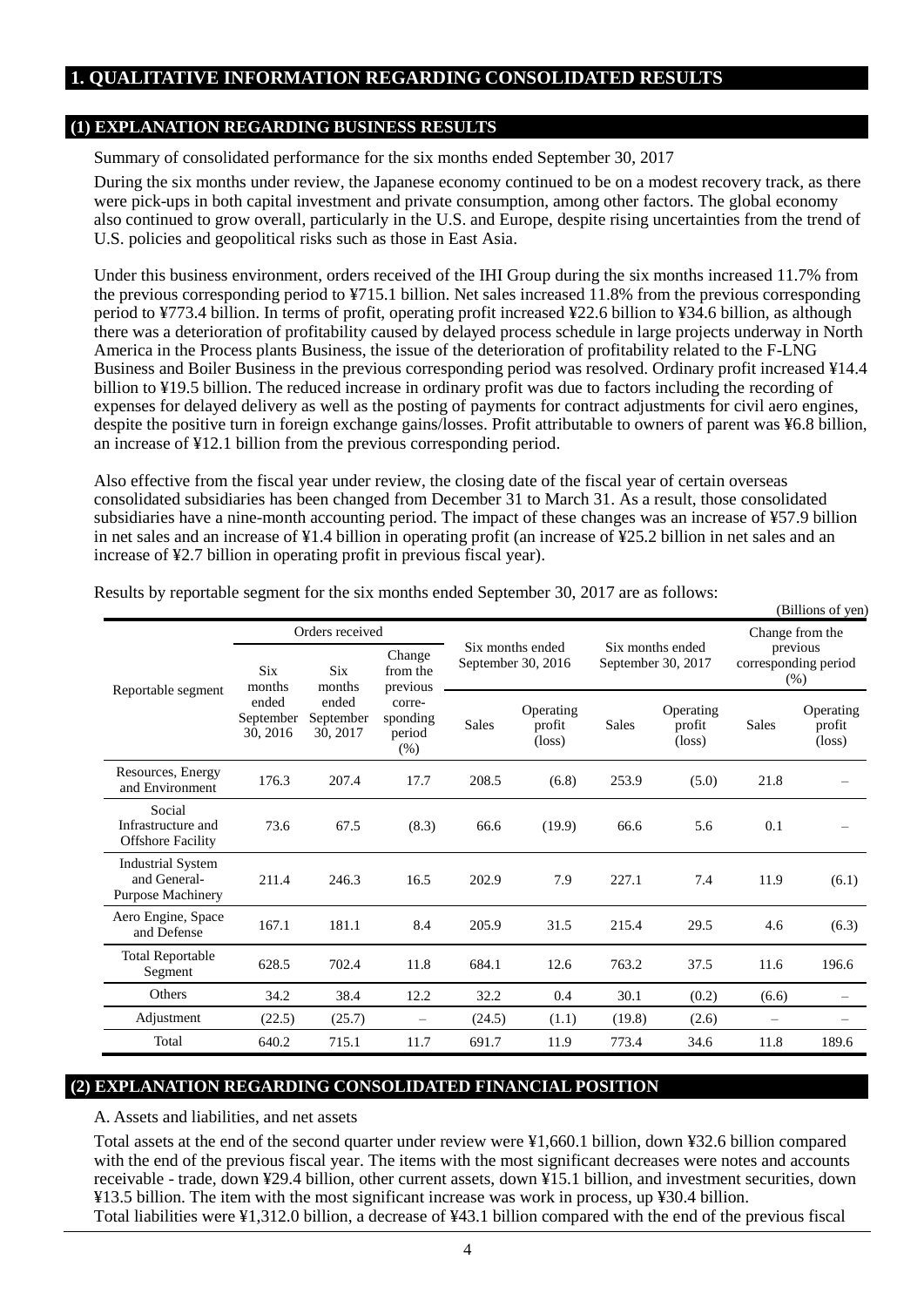year. The items with the most significant decreases were long-term loans payable, down ¥19.7 billion, provision for loss on construction contracts, down ¥13.9 billion, advances received, down ¥11.3 billion, and short-term loans payable, down ¥9.7 billion. The items with the most significant increases were notes and accounts payable - trade, up ¥6.5 billion, and provision for construction warranties, up ¥6.2 billion. The balance on interest bearing liabilities, including lease obligations, was ¥335.6 billion, down ¥36.2 billion from the end of the previous fiscal year.

Net assets were ¥348.1 billion, up ¥10.4 billion compared with the end of the previous fiscal year. This includes profit attributable to owners of parent of ¥6.8 billion.

As a result of the above, the ratio of equity to total assets rose from 18.8% at the end of the previous fiscal year to 19.7%.

## B. Cash flows

At the end of the second quarter under review, the outstanding balance of cash and cash equivalents (hereinafter, "cash") was ¥114.7 billion, a decrease of ¥1.1 billion from the end of the previous fiscal year.

Net cash provided by operating activities was ¥43.1 billion. The main factors of increase were recognition of profit before income taxes of ¥18.2 billion, and depreciation of ¥28.1 billion, a decrease in notes and accounts receivable - trade of ¥30.9 billion and so on, while the main factors of decrease were an increase in inventories of ¥36.3 billion.

Net cash used in investing activities was ¥4.6 billion. This was mainly due to purchase of property, plant and equipment and intangible assets of ¥24.4 billion, proceeds from sales and redemption of short-term and long-term investment securities of ¥19.3 billion, and so on.

Net cash used in financing activities was ¥40.1 billion. This was mainly due to repayments of short-term loans payable of ¥29.0 billion, repayments of long-term loans payable of ¥17.4 billion, and so on.

### <span id="page-4-0"></span>**(3) EXPLANATION REGARDING FUTURE PREDICTION INFORMATION SUCH AS CONSOLIDATED FORECASTS OF RESULTS**

Going forward, the Japanese economy is expected to continue recovering moderately by benefiting from the improvements in the employment and income environments, and so on. Meanwhile, the global economy is expected to keep a modest recovery trend. However, in addition to there being many risks of economic fluctuation, such as the impact of the normalization of U.S. monetary policy and concerns about the future prospects for the economies of emerging Asian countries, there is heightened uncertainty, including political developments in the U.K. and the U.S., as well as geopolitical risks in the Middle East and East Asia. Consequently, close attention must be paid to future developments.

Under these circumstances, as announced in "Notice of Recording of Loss on Valuation of Shares of Subsidiaries and Affiliates, etc. (non-consolidated) and Non-Operating Losses<sup>7</sup> released today, IHI Group has incorporated the deterioration of profitability in the process plant project underway in North America and the payments for contract adjustments for civil aero engines into the consolidated financial results for the six months ended September 30, 2017. However, IHI Group has left its full-year consolidated forecasts for the fiscal year ending March 31, 2018 unchanged from the previous forecasts announced on August 8, 2017, because the IHI Group is expecting increased profits in each reportable segment except the Resources, Energy and Environment segment.

Note that foreign exchange rates of ¥105/US\$1 and ¥120/EUR1 have been assumed in the above forecasts in and after the third quarter ending December 31, 2017.

Furthermore, in the fiscal year ending March 31, 2018 as well, for certain overseas consolidated subsidiaries, the closing date of the fiscal year has been changed from December 31 to March 31, and the forecast amounts for the consolidated subsidiaries in question in the consolidated forecasts use forecast figures for the 15 months from January 1, 2017 through March 31, 2018.

Concerning dividends, IHI resolved at a meeting of the Board of Directors held today that the interim dividend (¥3 per share prior to share consolidation) would be paid. No changes have been made to the year-end dividend forecast (¥30 per share following share consolidation).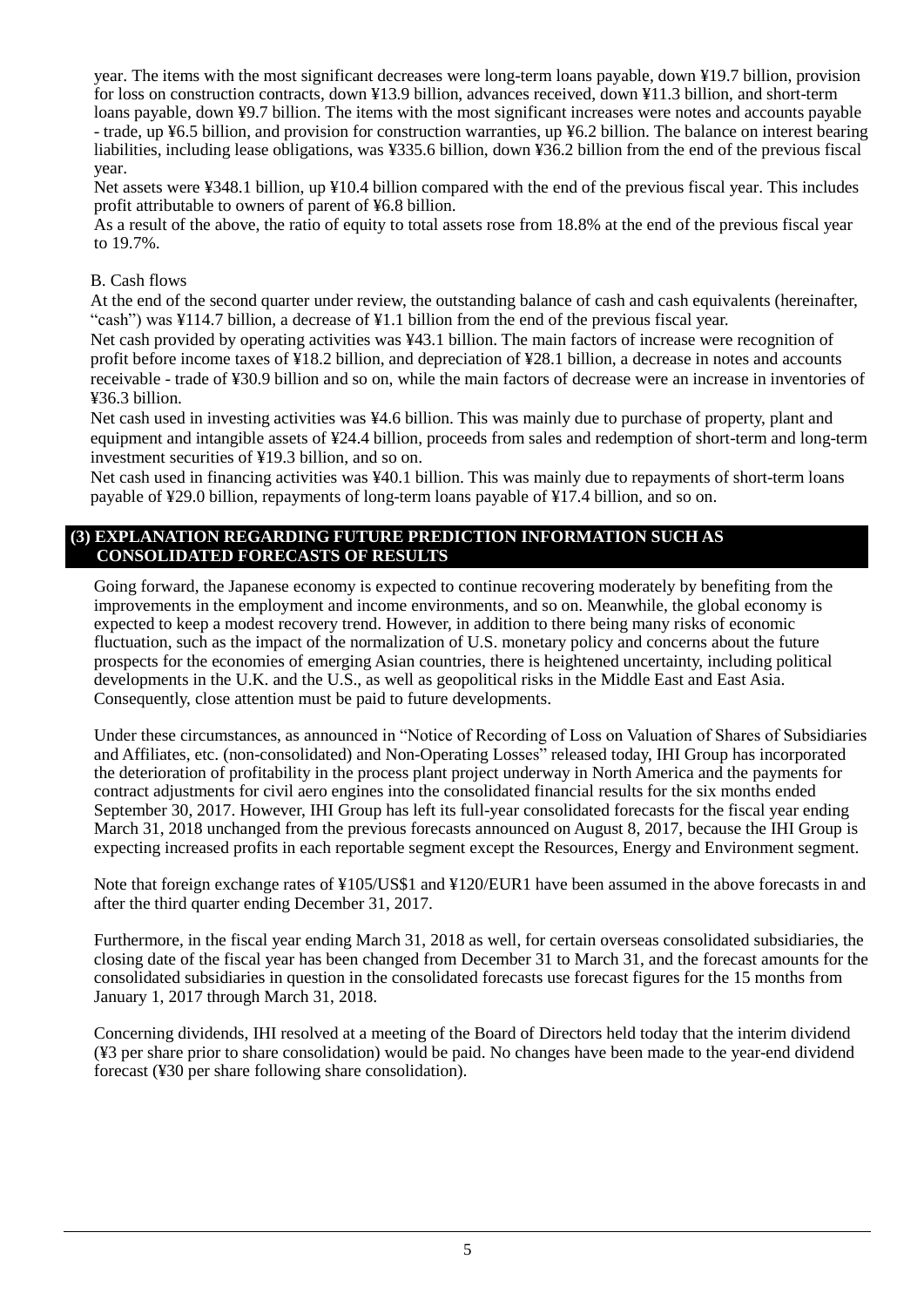# **2. MATTERS REGARDING SUMMARY INFORMATION (NOTES)**

#### **(1) CHANGES IN SIGNIFICANT SUBSIDIARIES DURING THE SIX MONTHS UNDER REVIEW**

Not applicable

## <span id="page-5-0"></span>**(2) APPLICATION OF SPECIAL ACCOUNTING FOR PREPARING QUARTERLY CONSOLIDATED FINANCIAL STATEMENTS**

#### *Tax expense calculation*

Tax expenses on profit before income taxes for the six months under review are calculated by multiplying profit before income taxes for the six months under review by the reasonably estimated effective tax rate for the fiscal year including the second quarter under review after applying tax effect accounting. Should the estimated effective tax rate be unavailable, however, tax expenses are calculated using the statutory tax rate for profit before income taxes for the six months under review.

The deferred income taxes amount is shown inclusive of income taxes.

## <span id="page-5-1"></span>**(3) CHANGES IN ACCOUNTING POLICIES, CHANGES IN ACCOUNTING ESTIMATES, AND RESTATEMENT OF PRIOR PERIOD FINANCIAL STATEMENTS AFTER ERROR CORRECTIONS**

Changes in accounting policies which are difficult to distinguish from changes in accounting estimates, and changes in accounting estimates

#### *Change in method of depreciation and residual value*

Up until now, IHI and some of its consolidated subsidiaries in Japan have been using the declining-balance method (however, the straight-line method has been used for lend-lease properties, buildings acquired on or after April 1, 1998 [not including facilities attached to buildings], and both facilities attached to buildings and structures acquired on or after April 1, 2016) as the depreciation method for property, plant and equipment. However, IHI and the consolidated subsidiaries have changed the depreciation method for property, plant and equipment to the straight-line method from the first quarter ended June 30, 2017. The IHI Group, in line with the "Group Management Policies 2016," a three-year medium-term management plan with fiscal 2016 as the first year, is working to secure sources of earnings by concentrating investment in growth fields in order to strengthen its earnings foundations and improve production efficiency through reform of quality systems and operational systems aimed at strengthening manufacturing capabilities and enhancement of shared Group functions.

As part of this, in addition to expansion of production capabilities targeting the launch of mass production of new aero-engine models, in all business areas there has been progress on the establishment of platforms that will enable more efficient production by utilizing ICT. Under these circumstances, based on the fact that long-term, stable operation of domestic production facilities, etc. is expected, in order to appropriately allocate costs the IHI Group has decided that it is more appropriate to use the straight-line method as the depreciation method. Furthermore, in conjunction with the change in the depreciation method, for certain property, plant and equipment, the residual value has been changed to the scrap value based on consideration of the value at the time the asset is retired.

The resulting effect on operating profit, ordinary profit and profit before income taxes for the six months under review is immaterial.

#### **(4) ADDITIONAL INFORMATION**

#### *Changes to the fiscal year, etc. for consolidated subsidiaries*

Effective from the fiscal year under review, the closing date of the fiscal year for 47 companies including IHI INC. has been changed from December 31 to March 31, and eight companies including Wuxi IHI Turbo Co., Ltd. have been consolidated using March 31 as a provisional closing date. As a result, for the six months under review, 55 companies including IHI INC. have a nine-month accounting period.

In the period from January 1, 2017 through March 31, 2017 included in the six months under review, net sales were ¥57,966 million, operating profit was ¥1,430 million, ordinary profit was ¥1,392 million, and profit before income taxes was ¥1,387 million.

#### *Performance-based share remuneration plan*

Through resolutions passed at the 200th Ordinary General Meeting of Shareholders, held on June 23, 2017, and at the Board of Directors meeting held on the same day, IHI introduced a performance-based share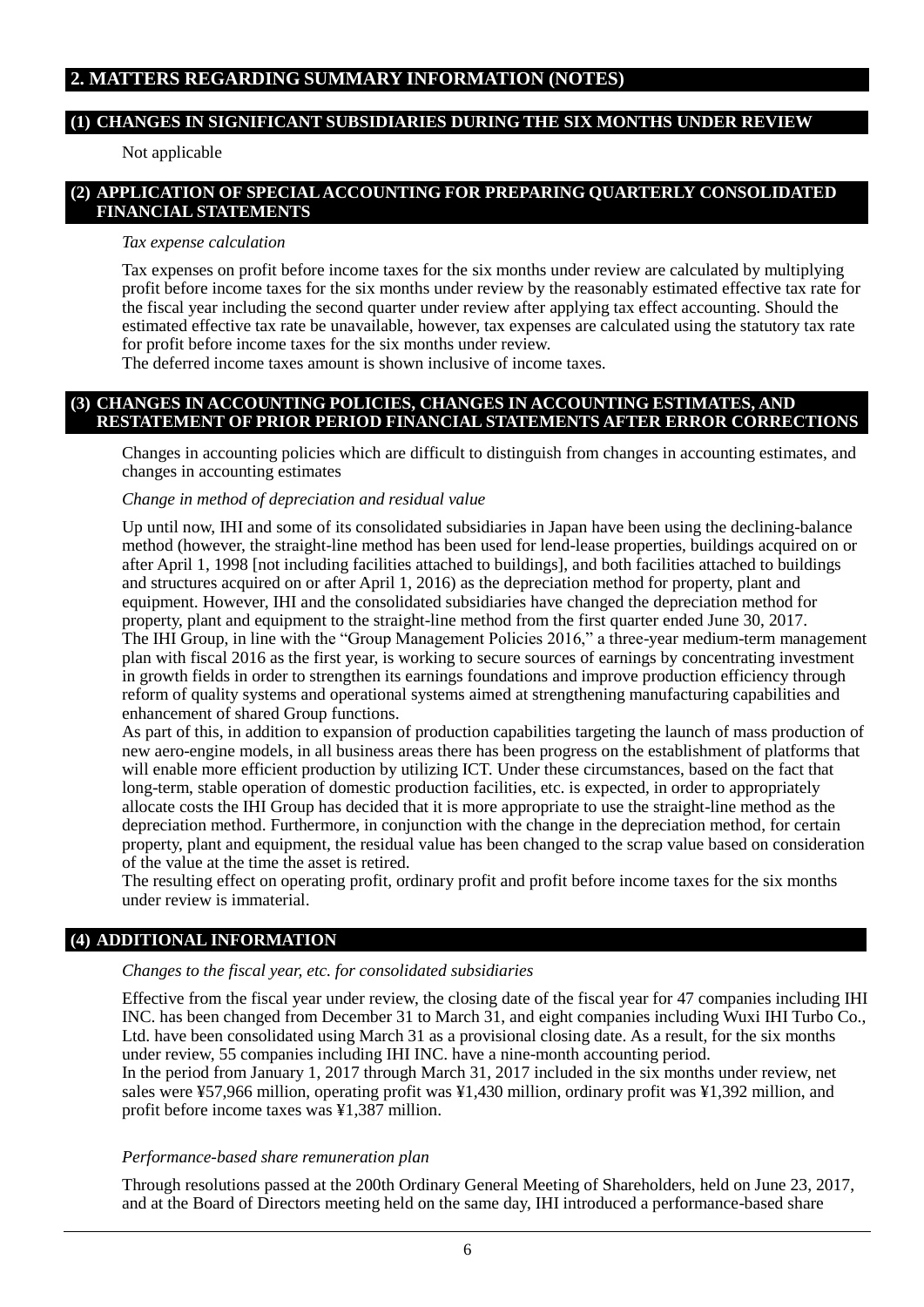remuneration plan ("Board Benefit Trust" or "BBT") for directors (excluding outside directors). The purpose of the plan is to strengthen the linkage between a portion of directors' remuneration and IHI's medium- to long-term performance, and further incentivize directors to contribute to boosting IHI Group's corporate value over the medium to long term. Also, based on a resolution passed at the same Board of Directors meeting, IHI adopted a plan with the same purport of the aforementioned plan for the executive officers of IHI (hereinafter, the aforementioned plan for directors and this plan for the executive officers will be collectively referred to as the "Plan").

Concerning the accounting treatment of the Board Benefit Trust, the gross method has been applied in accordance with the "Practical Solution on Transactions of Delivering the Company's Own Stock to Employees etc. through Trusts" (ASBJ PITF No. 30, March 26, 2015).

1) Overview of the transaction

The Plan is a system by which directors and executive officers satisfying certain requirements will have IHI's shares and money equivalent to the market value of IHI's shares (hereinafter collectively with IHI's shares, the "IHI's shares, etc.") transferred to them in accordance with the rules for transfer of shares prescribed in advance by IHI. Each year, IHI will award points, which will be the basis for transferring the IHI's shares, etc., to directors and executive officers. After the end of three consecutive fiscal years of which the initial year is the fiscal year to which the date of the award belongs, awarded points will be adjusted based on the degree of achievement of designated performance indicators determined by IHI's Board of Directors, and IHI's shares, etc. equivalent to the number of adjusted points will be transferred to directors and executive officers. In order to transfer IHI's shares, etc. to directors and executive officers, IHI has established a trust in advance with funds contributed by IHI, and this trust acquires IHI's shares and manages them separately.

2) Shares remaining in the trust

In conjunction with the adoption of the Plan, during the second quarter under review, Trust & Custody Services Bank, Ltd. acquired 1,110,000 of IHI's shares.

IHI has recorded the IHI shares remaining in the trust as treasury shares in net assets at the book value (excluding the amount of associated expenses) of the trust. At the end of the second quarter under review, there were 1,110,000 treasury shares with a book value of ¥406 million.

In addition, IHI conducted a consolidation of common shares on a 10 for 1 basis (ratio of 1 new share for every 10 old shares) with an effective date of October 1, 2017. The number of IHI shares in the trust following the share consolidation is 111,000.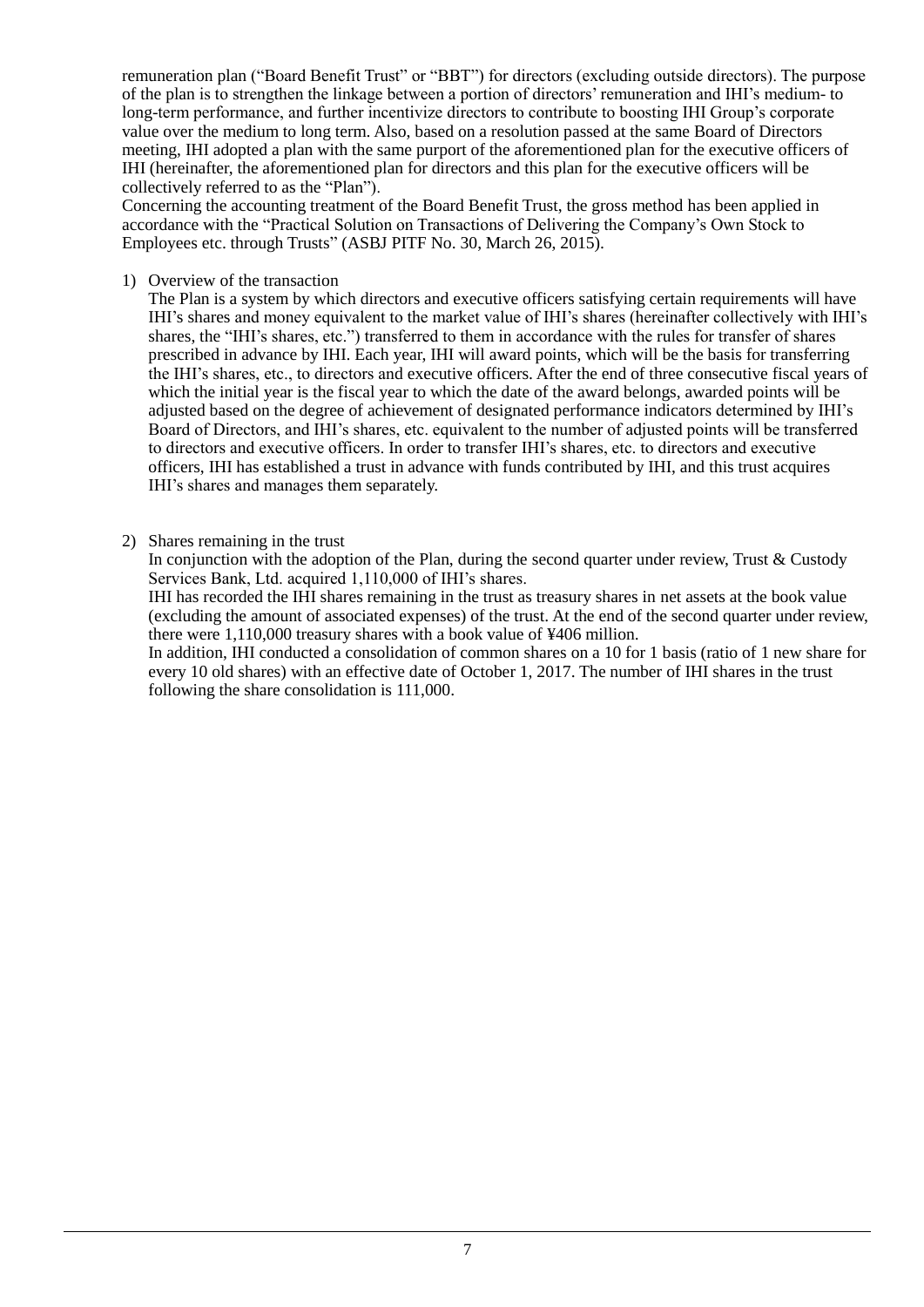# **3. QUARTERLY CONSOLIDATED FINANCIAL STATEMENTS**

# **(1) CONSOLIDATED BALANCE SHEETS**

j.

|                                       |                | (Millions of yen)  |
|---------------------------------------|----------------|--------------------|
|                                       | March 31, 2017 | September 30, 2017 |
| Assets                                |                |                    |
| <b>Current</b> assets                 |                |                    |
| Cash and deposits                     | 118,909        | 116,894            |
| Notes and accounts receivable - trade | 403,094        | 373,665            |
| Finished goods                        | 20,719         | 24,696             |
| Work in process                       | 272,823        | 303,267            |
| Raw materials and supplies            | 123,726        | 125,239            |
| Other                                 | 140,016        | 124,850            |
| Allowance for doubtful accounts       | (5, 445)       | (5,528)            |
| Total current assets                  | 1,073,842      | 1,063,083          |
| Non-current assets                    |                |                    |
| Property, plant and equipment         |                |                    |
| Buildings and structures, net         | 136,801        | 133,548            |
| Other, net                            | 205,607        | 206,926            |
| Total property, plant and equipment   | 342,408        | 340,474            |
| Intangible assets                     |                |                    |
| Goodwill                              | 16,166         | 14,133             |
| Other                                 | 24,990         | 23,885             |
| Total intangible assets               | 41,156         | 38,018             |
| Investments and other assets          |                |                    |
| Investment securities                 | 134,676        | 121,169            |
| Other                                 | 102,433        | 99,076             |
| Allowance for doubtful accounts       | (1,684)        | (1,672)            |
| Total investments and other assets    | 235,425        | 218,573            |
| Total non-current assets              | 618,989        | 597,065            |
| Total assets                          | 1,692,831      | 1,660,148          |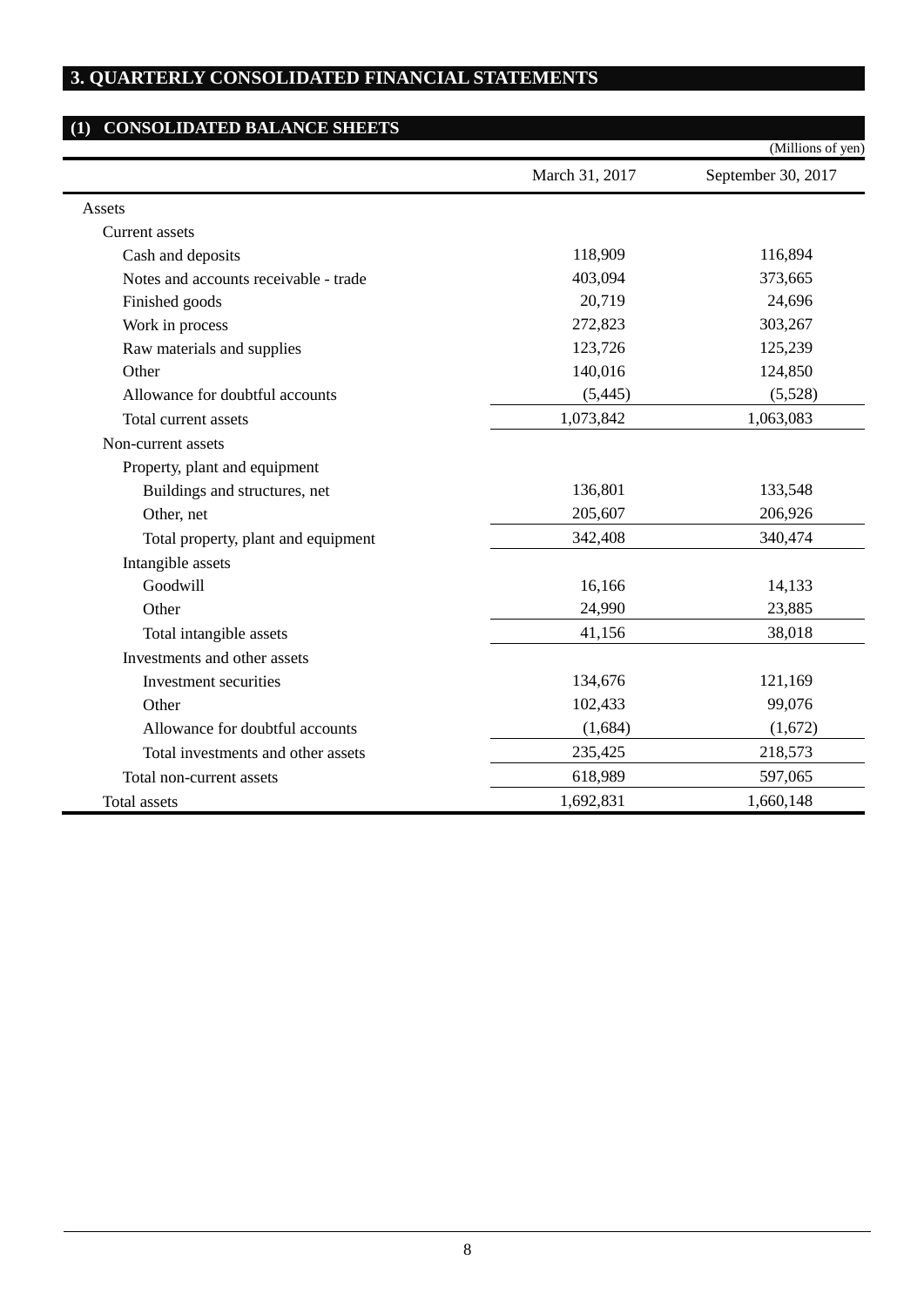|                                                       |                | (Millions of yen)  |
|-------------------------------------------------------|----------------|--------------------|
|                                                       | March 31, 2017 | September 30, 2017 |
| Liabilities                                           |                |                    |
| <b>Current liabilities</b>                            |                |                    |
| Notes and accounts payable - trade                    | 285,937        | 292,474            |
| Short-term loans payable                              | 104,111        | 94,376             |
| Commercial papers                                     | 5,000          |                    |
| Current portion of bonds                              | 10,000         | 10,000             |
| Income taxes payable                                  | 5,674          | 12,130             |
| Advances received                                     | 208,907        | 197,586            |
| Provision for bonuses                                 | 23,714         | 24,624             |
| Provision for construction warranties                 | 47,939         | 54,195             |
| Provision for loss on construction contracts          | 37,324         | 23,337             |
| Other provision                                       | 248            | 247                |
| Other                                                 | 147,394        | 143,779            |
| Total current liabilities                             | 876,248        | 852,748            |
| Non-current liabilities                               |                |                    |
| Bonds payable                                         | 50,000         | 50,000             |
| Long-term loans payable                               | 182,495        | 162,760            |
| Net defined benefit liability                         | 150,920        | 153,595            |
| Provision for loss on business of subsidiaries and    | 1,149          | 1,192              |
| affiliates                                            |                |                    |
| Other provision                                       | 1,308          | 951                |
| Other                                                 | 93,081         | 90,775             |
| Total non-current liabilities                         | 478,953        | 459,273            |
| <b>Total liabilities</b>                              | 1,355,201      | 1,312,021          |
| Net assets                                            |                |                    |
| Shareholders' equity                                  |                |                    |
| Capital stock                                         | 107,165        | 107,165            |
| Capital surplus                                       | 53,510         | 53,508             |
| Retained earnings                                     | 149,832        | 156,714            |
| Treasury shares                                       | (513)          | (910)              |
| Total shareholders' equity                            | 309,994        | 316,477            |
| Accumulated other comprehensive income                |                |                    |
| Valuation difference on available-for-sale securities | 2,892          | 3,250              |
| Deferred gains or losses on hedges                    | (277)          | (89)               |
| Revaluation reserve for land                          | 5,427          | 5,427              |
| Foreign currency translation adjustment               | 1,298          | 3,818              |
| Remeasurements of defined benefit plans               | (1,171)        | (1,066)            |
| Total accumulated other comprehensive income          | 8,169          | 11,340             |
| Subscription rights to shares                         | 843            | 834                |
| Non-controlling interests                             | 18,624         | 19,476             |
| Total net assets                                      | 337,630        | 348,127            |
| Total liabilities and net assets                      | 1,692,831      | 1,660,148          |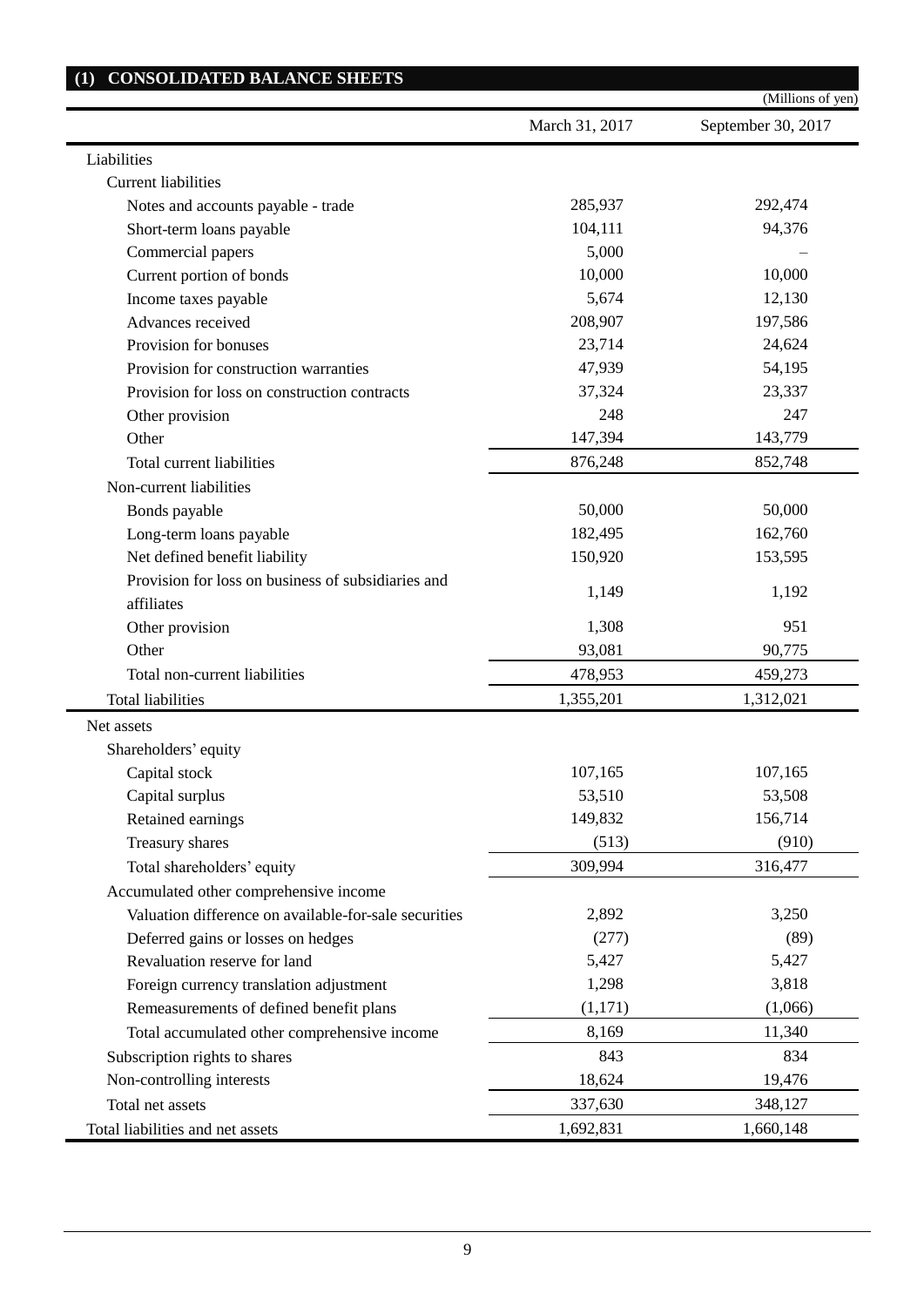## **(2) CONSOLIDATED STATEMENTS OF INCOME AND CONSOLIDATED STATEMENTS OF COMPREHENSIVE INCOME**

# **CONSOLIDATED STATEMENTS OF INCOME (Cumulative)**

|                                                                                                |                                        | (Millions of yen)                      |
|------------------------------------------------------------------------------------------------|----------------------------------------|----------------------------------------|
|                                                                                                | April 1, 2016 to<br>September 30, 2016 | April 1, 2017 to<br>September 30, 2017 |
| Net sales                                                                                      | 691,799                                | 773,491                                |
| Cost of sales                                                                                  | 586,987                                | 640,486                                |
| Gross profit                                                                                   | 104,812                                | 133,005                                |
| Selling, general and administrative expenses                                                   | 92,856                                 | 98,383                                 |
| Operating profit                                                                               | 11,956                                 | 34,622                                 |
| Non-operating income                                                                           |                                        |                                        |
| Interest income                                                                                | 472                                    | 825                                    |
| Dividend income                                                                                | 856                                    | 615                                    |
| Foreign exchange gains                                                                         |                                        | 393                                    |
| Reversal of accrued expenses for delayed delivery                                              | 4,014                                  |                                        |
| Other income                                                                                   | 2,230                                  | 1,155                                  |
| Total non-operating income                                                                     | 7,572                                  | 2,988                                  |
| Non-operating expenses                                                                         |                                        |                                        |
| Interest expenses                                                                              | 1,637                                  | 1,524                                  |
| Share of loss of entities accounted for using equity<br>method                                 | 410                                    | 11                                     |
| Foreign exchange losses                                                                        | 6,481                                  |                                        |
| Payments for contract adjustments for civil aero engines                                       |                                        | 6,488                                  |
| Expenses for delayed delivery                                                                  |                                        | 4,707                                  |
| Other expenses                                                                                 | 5,901                                  | 5,306                                  |
| Total non-operating expenses                                                                   | 14,429                                 | 18,036                                 |
| Ordinary profit                                                                                | 5,099                                  | 19,574                                 |
| Extraordinary income                                                                           |                                        |                                        |
| Gain on transfer of business                                                                   |                                        | 1,586                                  |
| Total extraordinary income                                                                     |                                        | 1,586                                  |
| <b>Extraordinary losses</b>                                                                    |                                        |                                        |
| Settlement-related expenses related to boiler facilities in<br>customer's commercial operation |                                        | 2,932                                  |
| Total extraordinary losses                                                                     |                                        | 2,932                                  |
| Profit before income taxes                                                                     | 5,099                                  | 18,228                                 |
| Income taxes                                                                                   | 9,164                                  | 9,390                                  |
| Profit (loss)                                                                                  | (4,065)                                | 8,838                                  |
| Profit attributable to non-controlling interests                                               | 1,191                                  | 1,956                                  |
| Profit (loss) attributable to owners of parent                                                 | (5,256)                                | 6,882                                  |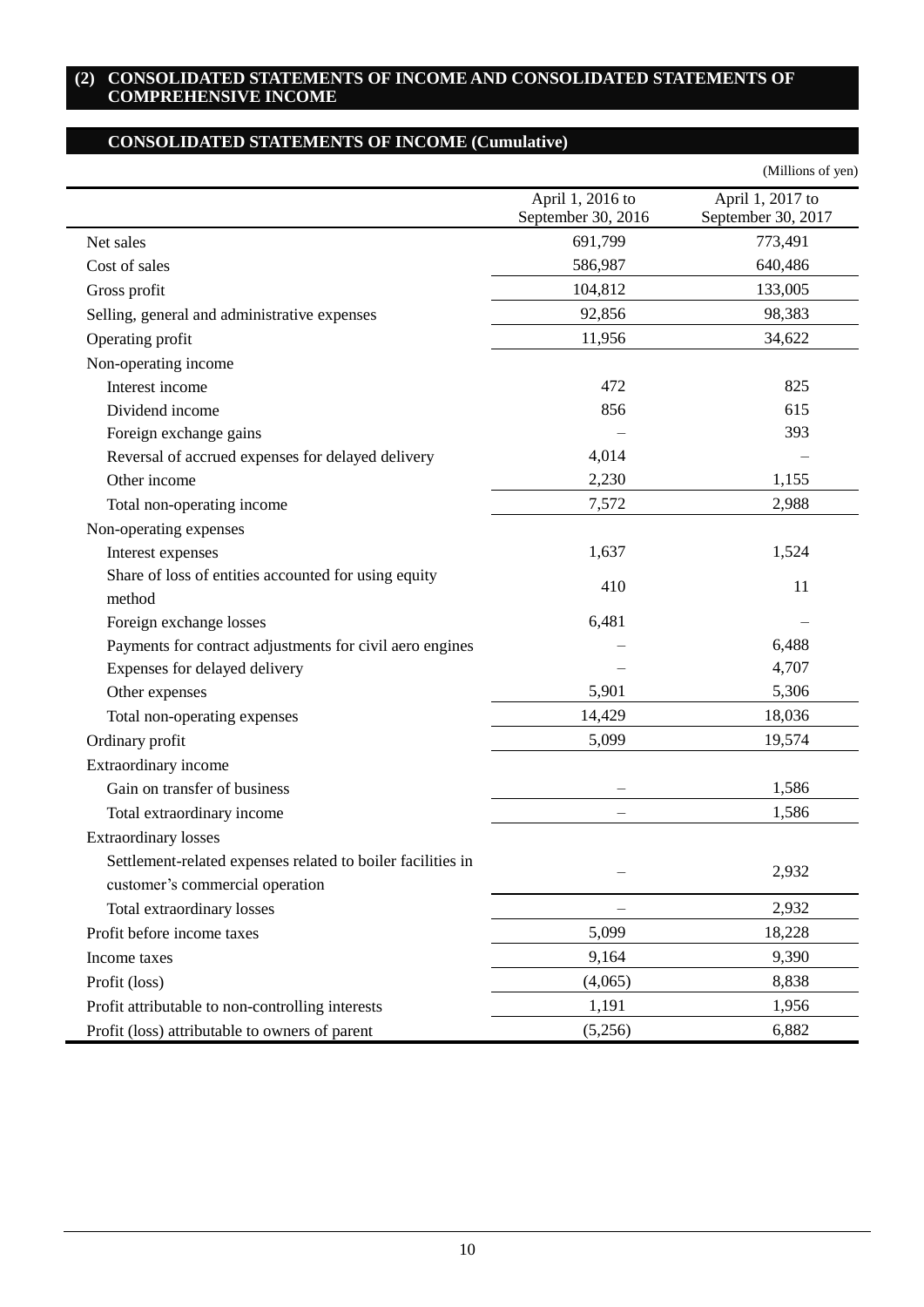| <b>CONSOLIDATED STATEMENTS OF COMPREHENSIVE INCOME (Cumulative)</b>                  |                                        |                                        |
|--------------------------------------------------------------------------------------|----------------------------------------|----------------------------------------|
|                                                                                      |                                        | (Millions of yen)                      |
|                                                                                      | April 1, 2016 to<br>September 30, 2016 | April 1, 2017 to<br>September 30, 2017 |
| Profit (loss)                                                                        | (4,065)                                | 8,838                                  |
| Other comprehensive income                                                           |                                        |                                        |
| Valuation difference on available-for-sale securities                                | (1,727)                                | 355                                    |
| Deferred gains or losses on hedges                                                   | (237)                                  | (94)                                   |
| Foreign currency translation adjustment                                              | (13,870)                               | 2,754                                  |
| Remeasurements of defined benefit plans, net of tax                                  | 63                                     | 32                                     |
| Share of other comprehensive income of entities<br>accounted for using equity method | (506)                                  | 438                                    |
| Total other comprehensive income                                                     | (16,277)                               | 3,485                                  |
| Comprehensive income                                                                 | (20, 342)                              | 12,323                                 |
| Comprehensive income attributable to                                                 |                                        |                                        |
| Comprehensive income attributable to owners of parent                                | (20,008)                               | 10,053                                 |
| Comprehensive income attributable to non-controlling<br>interests                    | (334)                                  | 2,270                                  |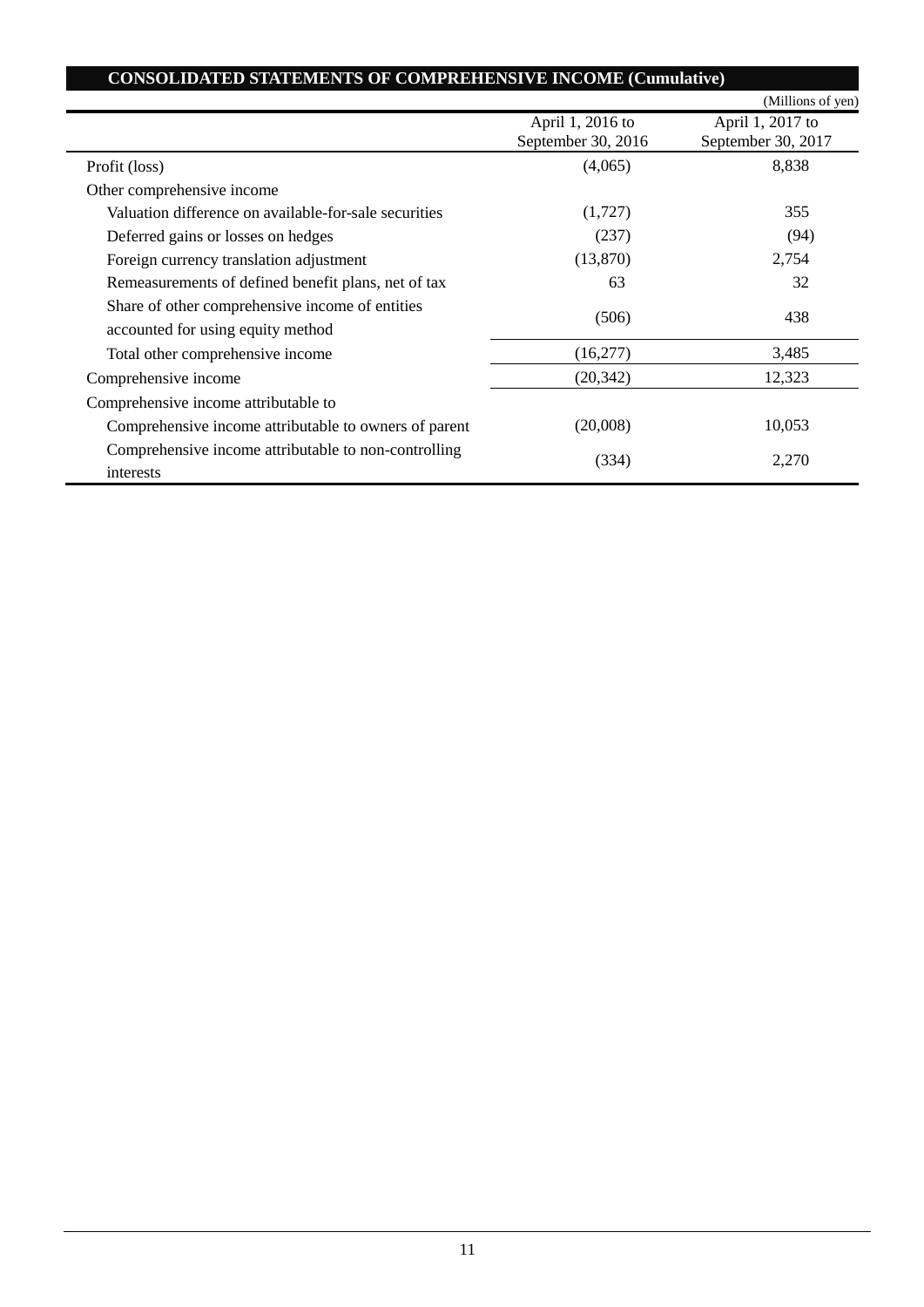|                                                                               |                                        | (Millions of yen)                      |
|-------------------------------------------------------------------------------|----------------------------------------|----------------------------------------|
|                                                                               | April 1, 2016 to<br>September 30, 2016 | April 1, 2017 to<br>September 30, 2017 |
| <b>Cash flows from operating activities</b>                                   |                                        |                                        |
| Profit before income taxes                                                    | 5,099                                  | 18,228                                 |
| Depreciation                                                                  | 28,057                                 | 28,173                                 |
| Depreciation and amortization on other                                        | 2,698                                  | 2,927                                  |
| Increase (decrease) in allowance for doubtful accounts                        | (1,226)                                | 44                                     |
| Increase (decrease) in provision for bonuses                                  | (154)                                  | 844                                    |
| Increase (decrease) in provision for construction warranties                  | (1,685)                                | 6,049                                  |
| Increase (decrease) in provision for loss on construction<br>contracts        | (4,798)                                | (13,876)                               |
| Increase (decrease) in net defined benefit liability                          | 2,842                                  | 2,998                                  |
| Interest and dividend income                                                  | (1,328)                                | (1,440)                                |
| Interest expenses                                                             | 1,637                                  | 1,524                                  |
| Foreign exchange losses (gains)                                               | 841                                    | (93)                                   |
| Loss (gain) on sales of short-term and long-term investment<br>securities     |                                        | (5)                                    |
| Loss (gain) on valuation of short-term and long-term<br>investment securities | 838                                    |                                        |
| Share of (profit) loss of entities accounted for using equity<br>method       | 410                                    | 11                                     |
| Loss (gain) on disposal of property, plant and equipment                      | 98                                     | 576                                    |
| Loss (gain) on transfer of business                                           |                                        | (1,586)                                |
| Decrease (increase) in notes and accounts receivable - trade                  | 98,004                                 | 30,940                                 |
| Increase (decrease) in advances received                                      | 23,442                                 | (11, 466)                              |
| Decrease (increase) in advance payments                                       | 5,137                                  | 8,688                                  |
| Decrease (increase) in inventories                                            | (45, 323)                              | (36,323)                               |
| Increase (decrease) in notes and accounts payable - trade                     | (19,029)                               | 4,928                                  |
| Increase (decrease) in accrued expenses                                       | (39, 382)                              | 3,180                                  |
| Decrease (increase) in other current assets                                   | 1,814                                  | 824                                    |
| Increase (decrease) in other current liabilities                              | (5, 722)                               | (2,742)                                |
| Decrease (increase) in consumption taxes refund receivable                    | (1,975)                                | 321                                    |
| Other, net                                                                    | 523                                    | 1,777                                  |
| Subtotal                                                                      | 50,818                                 | 44,501                                 |
| Interest and dividend income received                                         | 2,112                                  | 1,585                                  |
| Interest expenses paid                                                        | (1,466)                                | (1, 466)                               |
| Income taxes paid                                                             | (9,155)                                | (1, 476)                               |
| Net cash provided by (used in) operating activities                           | 42,309                                 | 43,144                                 |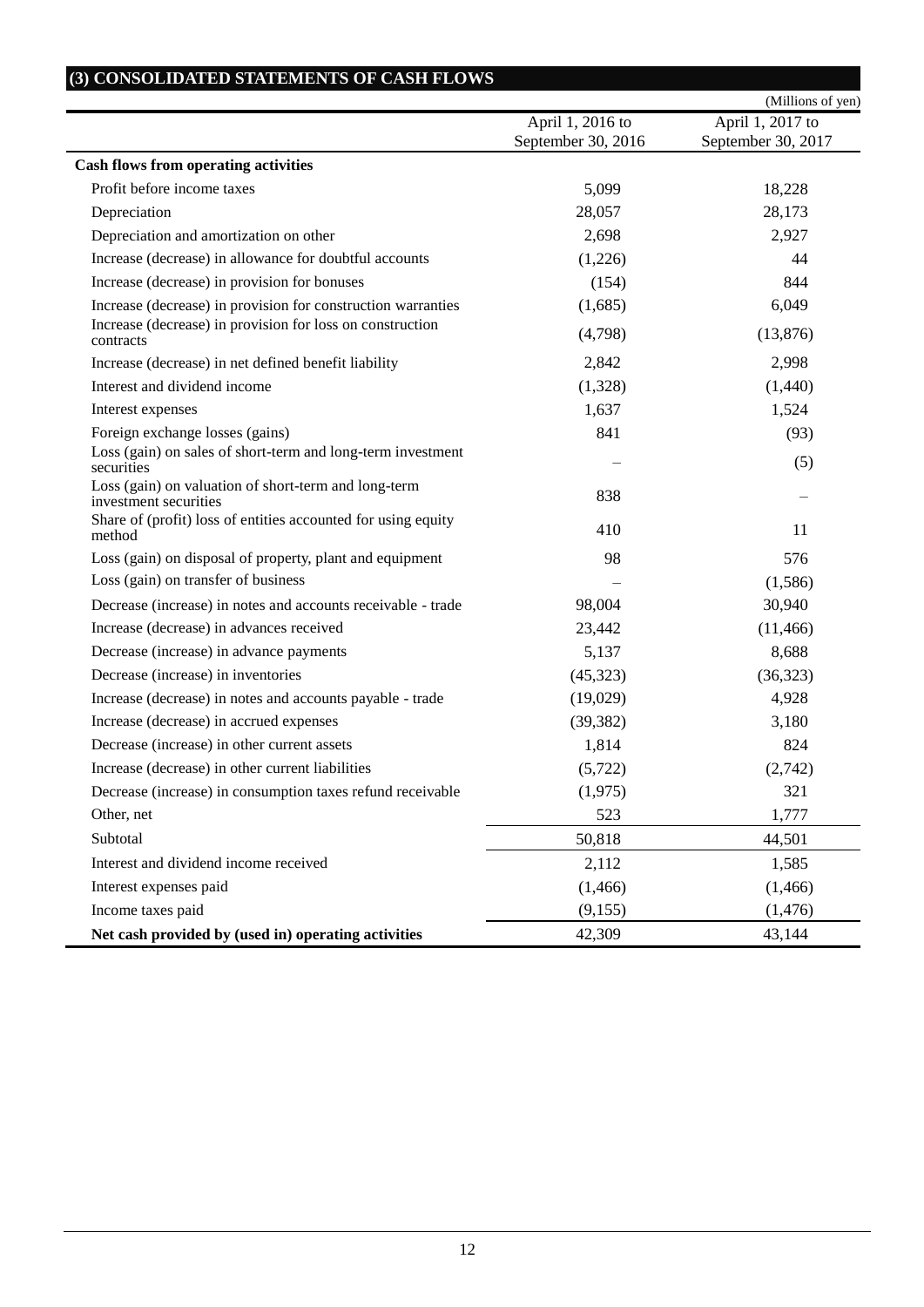|                                                                  | April 1, 2016 to   | (Millions of yen)<br>April 1, 2017 to |
|------------------------------------------------------------------|--------------------|---------------------------------------|
|                                                                  | September 30, 2016 | September 30, 2017                    |
| <b>Cash flows from investing activities</b>                      |                    |                                       |
| Decrease (increase) in time deposits                             | (647)              | 897                                   |
| Purchase of short-term and long-term investment securities       | (2,972)            | (4, 447)                              |
| Proceeds from sales and redemption of short-term and long-       |                    |                                       |
| term investment securities                                       | 1,412              | 19,311                                |
| Purchase of property, plant and equipment and intangible         |                    |                                       |
| assets                                                           | (23,920)           | (24, 425)                             |
| Gain (loss) on sales or disposal of property, plant and          | 247                | 544                                   |
| equipment and intangible assets                                  |                    |                                       |
| Payments for transfer of business                                | (80)               |                                       |
| Proceeds from transfer of business                               |                    | 2,347                                 |
| Payments for sales of shares of subsidiaries resulting in        | (1)                |                                       |
| change in scope of consolidation                                 |                    |                                       |
| Decrease (increase) in short-term loans receivable               | 252                | (257)                                 |
| Payments of long-term loans receivable                           | (19)               | (8)                                   |
| Collection of long-term loans receivable                         | 16                 | 10                                    |
| Decrease (increase) in other investments                         | (5, 133)           | 820                                   |
| Increase (decrease) in other non-current liabilities             | 284                | 526                                   |
| Other, net                                                       | 145                | (3)                                   |
| Net cash provided by (used in) investing activities              | (30, 416)          | (4,685)                               |
| <b>Cash flows from financing activities</b>                      |                    |                                       |
| Net increase (decrease) in short-term loans payable              | (9,608)            | (29,060)                              |
| Net increase (decrease) in commercial papers                     | (5,000)            | (5,000)                               |
| Proceeds from long-term loans payable                            | 25,737             | 15,964                                |
| Repayments of long-term loans payable                            | (38,508)           | (17, 476)                             |
| Proceeds from sales and leasebacks                               | 62                 |                                       |
| Repayments of lease obligations                                  | (1,927)            | (2,741)                               |
| Payments made to trust account for acquisition of treasury       |                    | (408)                                 |
| shares                                                           |                    |                                       |
| Cash dividends paid                                              | (11)               | (8)                                   |
| Proceeds from share issuance to non-controlling shareholders     | 840                | 688                                   |
| Dividends paid to non-controlling interests                      | (1,620)            | (2,104)                               |
| Payments from changes in ownership interests in subsidiaries     | (356)              |                                       |
| that do not result in change in scope of consolidation           |                    |                                       |
| Net cash provided by (used in) financing activities              | (30, 391)          | (40, 145)                             |
| Effect of exchange rate change on cash and cash equivalents      | (8,598)            | 543                                   |
| Net increase (decrease) in cash and cash equivalents             | (27,096)           | (1,143)                               |
| Cash and cash equivalents at beginning of period                 | 103,611            | 115,911                               |
| Increase in cash and cash equivalents from consolidation of non- | 761                |                                       |
| consolidated subsidiaries                                        |                    |                                       |
| Decrease in cash and cash equivalents resulting from exclusion   |                    | (28)                                  |
| of subsidiaries from consolidation                               |                    |                                       |
| Cash and cash equivalents at end of period                       | 77,276             | 114,740                               |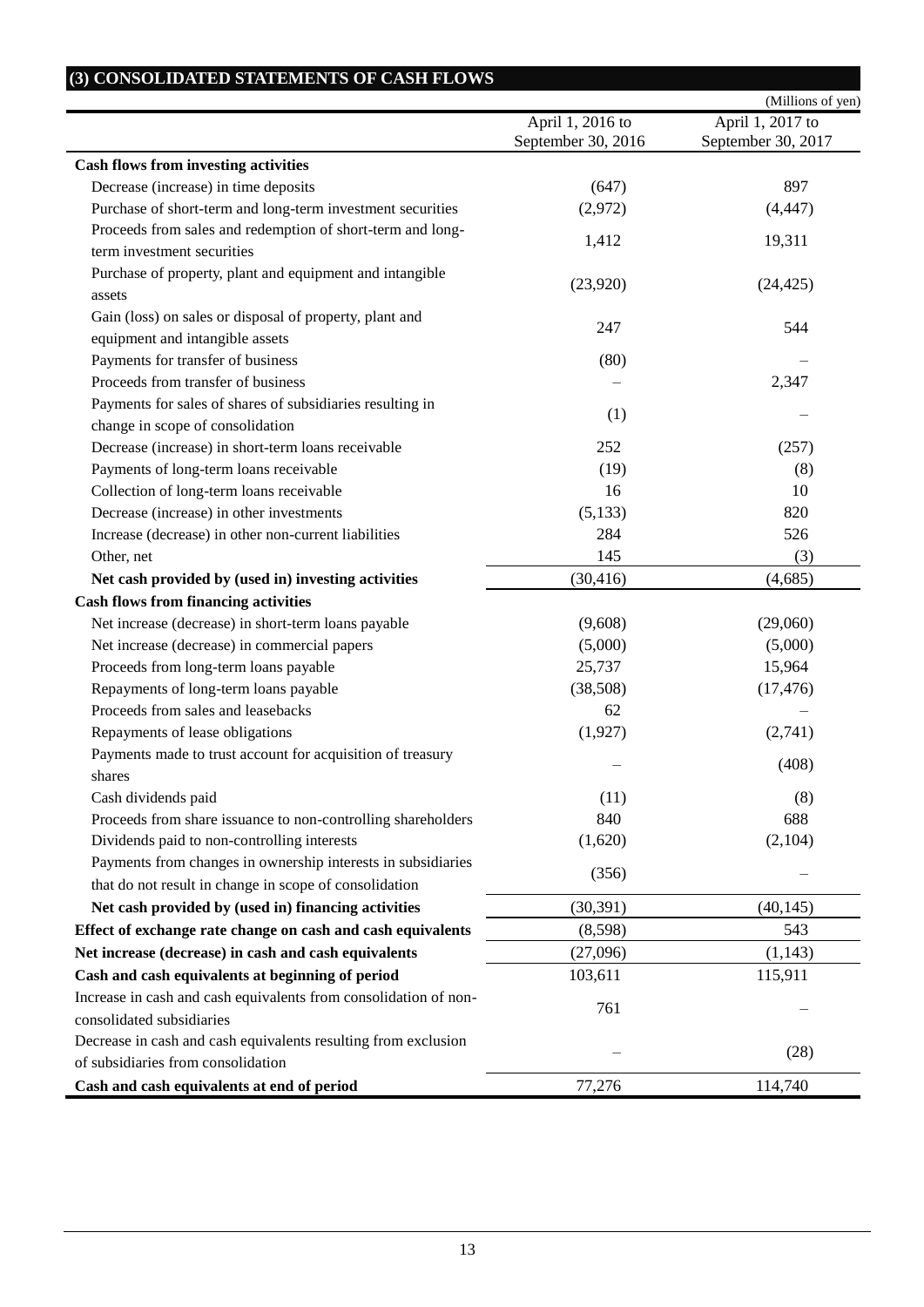## **(4) NOTES TO THE QUARTERLY CONSOLIDATED FINANCIAL STATEMENTS**

## **NOTES ON THE PREMISE OF GOING CONCERN**

Not applicable

### **NOTES WHEN THERE IS SIGNIFICANT CHANGES IN AMOUNTS OF EQUITY**

Not applicable

#### **SEGMENT INFORMATION**

#### **Segment information**

#### **I Six months ended September 30, 2016**

1. Information about sales and profit or loss by reportable segment

|                                                    |                                         |                                                      |                                                          |                                      |         |                    |              |                          | $($ whindoms of $y$ cii)                |
|----------------------------------------------------|-----------------------------------------|------------------------------------------------------|----------------------------------------------------------|--------------------------------------|---------|--------------------|--------------|--------------------------|-----------------------------------------|
| Reportable Segment                                 |                                         |                                                      |                                                          |                                      |         |                    |              | Amount on the            |                                         |
|                                                    | Resources,<br>Energy and<br>Environment | Social<br>Infrastructure<br>and Offshore<br>Facility | Industrial<br>System and<br>General-Purpose<br>Machinery | Aero Engine,<br>Space and<br>Defense | Total   | Others<br>(Note 1) | Consolidated | Adjustment<br>(Note 2)   | consolidated<br>statements of<br>income |
| Sales:                                             |                                         |                                                      |                                                          |                                      |         |                    |              |                          |                                         |
| (1) Sales to outside customers                     | 205,890                                 | 63,120                                               | 197,811                                                  | 204.424                              | 671,245 | 20,554             | 691,799      | $\overline{\phantom{m}}$ | 691,799                                 |
| (2) Intersegment sales and<br>transfers            | 2,682                                   | 3,495                                                | 5,153                                                    | 1,539                                | 12,869  | 11,665             | 24,534       | (24, 534)                |                                         |
| Total                                              | 208,572                                 | 66,615                                               | 202,964                                                  | 205,963                              | 684,114 | 32,219             | 716,333      | (24, 534)                | 691,799                                 |
| Segment profit (loss)<br>(Operating profit (loss)) | (6,853)                                 | (19,926)                                             | 7,921                                                    | 31,514                               | 12,656  | 411                | 13,067       | (1,111)                  | 11,956                                  |

(Millions of yen)

Notes: 1. The "Others" classification consists of business that is not included in reportable segments. It includes inspection and measurement business, the manufacture and sale of equipment and the like related to such business, and other service operations.

2. Adjustment of segment profit represents intersegment transactions of negative ¥67 million and unallocated corporate expenses of negative ¥1,044 million.

Corporate expenses mainly consist of general and administrative expenses that are unattributable to reportable segments.

- 2. Matters about change in reportable segments, etc.
	- *Changes to the fiscal year, etc. for consolidated subsidiaries*

Effective from the fiscal year under review, the closing date of the fiscal year for 31 companies including JURONG ENGINEERING LIMITED has been changed from December 31 to March 31, and six companies including Changchun FAWER-IHI Turbo Co., Ltd. have been consolidated using March 31 as a provisional closing date.

As a result, for the six months ended September 30, 2016, 37 companies including JURONG ENGINEERING LIMITED have a nine-month accounting period.

In the period from January 1, 2016 through March 31, 2016 included in the six months ended September 30, 2016, sales for each segment were ¥10,982 million for the Resources, Energy and Environment segment, ¥371 million for the Social Infrastructure and Offshore Facility segment, and ¥11,781 million for the Industrial System and General-Purpose Machinery segment. Operating profit was ¥615 million for the Resources, Energy and Environment segment, ¥17 million for the Social Infrastructure and Offshore Facility segment, and ¥2,050 million for the Industrial System and General-Purpose Machinery segment.

3. Information about impairment loss of non-current assets, goodwill and gain on bargain purchase by reportable segment

*Material impairment loss of non-current assets* Not applicable

*Material change in goodwill amount* Not applicable

*Material gain on bargain purchase* Not applicable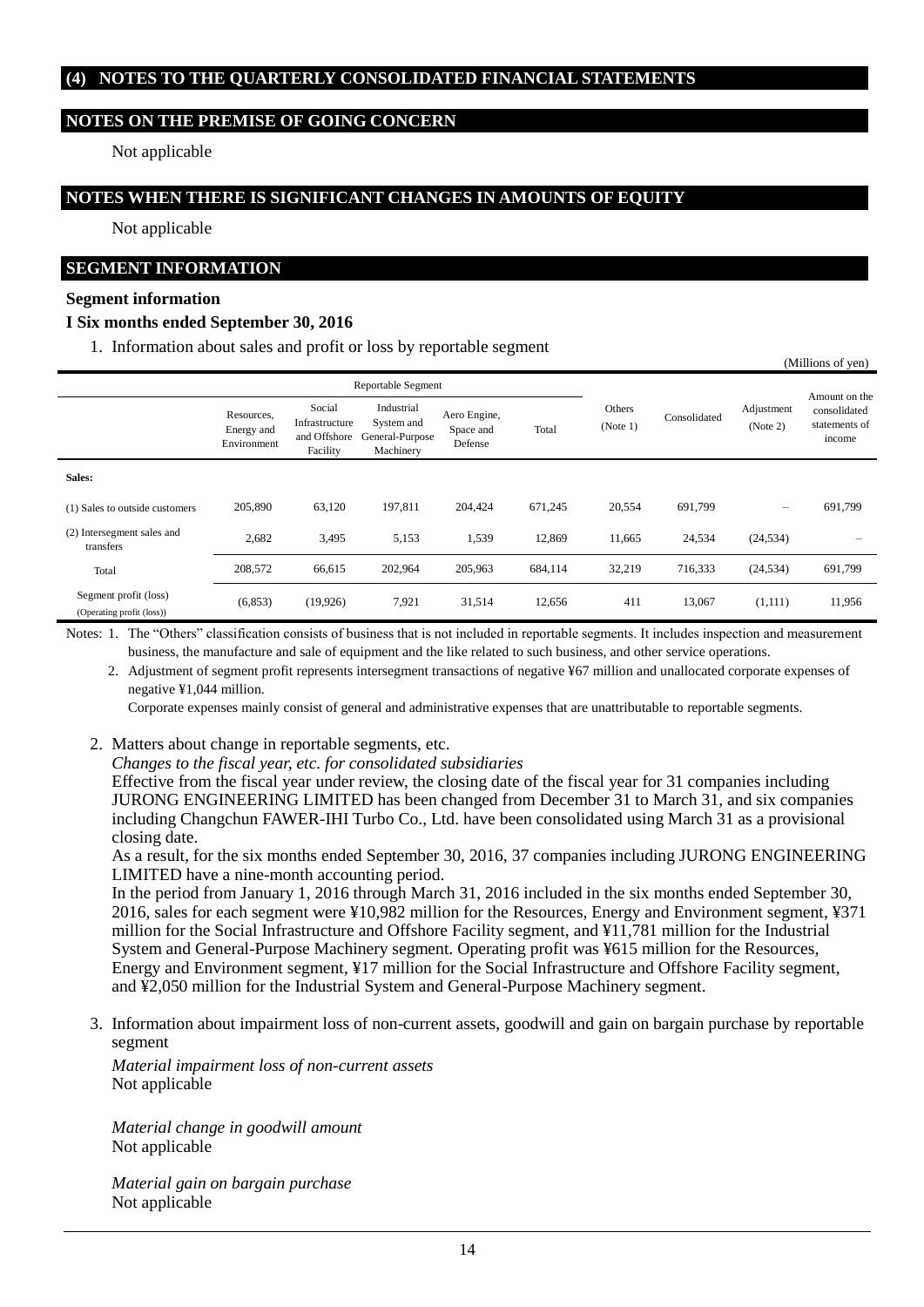# **II Six months ended September 30, 2017**

1. Information about sales and profit or loss by reportable segment

|                                                    |                                         |                                                      |                                                          |                                      |         |                    |              |                        | (Millions of yen)                                        |
|----------------------------------------------------|-----------------------------------------|------------------------------------------------------|----------------------------------------------------------|--------------------------------------|---------|--------------------|--------------|------------------------|----------------------------------------------------------|
|                                                    | <b>Reportable Segment</b>               |                                                      |                                                          |                                      |         |                    |              |                        |                                                          |
|                                                    | Resources,<br>Energy and<br>Environment | Social<br>Infrastructure<br>and Offshore<br>Facility | Industrial<br>System and<br>General-Purpose<br>Machinery | Aero Engine,<br>Space and<br>Defense | Total   | Others<br>(Note 1) | Consolidated | Adjustment<br>(Note 2) | Amount on the<br>consolidated<br>statements of<br>income |
| Sales:                                             |                                         |                                                      |                                                          |                                      |         |                    |              |                        |                                                          |
| (1) Sales to outside customers                     | 252,490                                 | 63,718                                               | 223,584                                                  | 214,440                              | 754,232 | 19,259             | 773,491      | $\qquad \qquad -$      | 773,491                                                  |
| (2) Intersegment sales and<br>transfers            | 1,486                                   | 2,938                                                | 3,517                                                    | 1,043                                | 8,984   | 10,841             | 19,825       | (19,825)               |                                                          |
| Total                                              | 253,976                                 | 66,656                                               | 227,101                                                  | 215,483                              | 763,216 | 30,100             | 793,316      | (19,825)               | 773,491                                                  |
| Segment profit (loss)<br>(Operating profit (loss)) | (5,093)                                 | 5,663                                                | 7,439                                                    | 29,530                               | 37,539  | (291)              | 37,248       | (2,626)                | 34,622                                                   |

Notes: 1. The "Others" classification consists of business that is not included in reportable segments. It includes inspection and measurement business, the manufacture and sale of equipment and the like related to such business, and other service operations.

2. Adjustment of segment profit represents intersegment transactions of ¥365 million and unallocated corporate expenses of negative ¥2,991 million.

Corporate expenses mainly consist of general and administrative expenses that are unattributable to reportable segments.

Main businesses, products and services belonging to each segment are as follows:

| Reportable segment                                 | Main businesses, products and services                                                                                                                                                                                                                                                                                                               |
|----------------------------------------------------|------------------------------------------------------------------------------------------------------------------------------------------------------------------------------------------------------------------------------------------------------------------------------------------------------------------------------------------------------|
| Resources, Energy and Environment                  | Boiler, power systems plants, power systems for land and marine use,<br>large power systems for ships, process plants (storage facilities and<br>chemical plants), nuclear power (components for nuclear power plants),<br>environmental response systems, pharmaceutical plants                                                                     |
| Social Infrastructure and Offshore Facility        | Bridge/water gate, shield systems, transport system, concrete construction<br>materials, urban development (real estate sales and rental),<br>F-LNG (floating LNG storage facilities, offshore structures)                                                                                                                                           |
| Industrial System and General-Purpose<br>Machinery | Logistics/industrial system (logistics system, industrial machinery),<br>transport machinery, parking, thermal and surface treatment, vehicular<br>turbocharger, rotating machinery (compressor, separation system,<br>turbocharger for ships), agricultural machinery/small power systems, steel<br>manufacturing equipment, paper-making machinery |
| Aero Engine, Space and Defense                     | Aero engines, rocket systems/space utilization systems (space-related<br>equipment), defense systems                                                                                                                                                                                                                                                 |

2. Matters about change in reportable segments, etc.

*Changes to the fiscal year, etc. for consolidated subsidiaries*

Effective from the fiscal year under review, the closing date of the fiscal year for 47 companies including IHI INC. has been changed from December 31 to March 31, and eight companies including Wuxi IHI Turbo Co., Ltd. have been consolidated using March 31 as a provisional closing date.

As a result, for the six months ended September 30, 2017, 55 companies including IHI INC. have a ninemonth accounting period.

In the period from January 1, 2017 through March 31, 2017 included in the six months ended September 30, 2017, sales for each segment were ¥28,902 million for the Resources, Energy and Environment segment, ¥27,800 million for the Industrial System and General-Purpose Machinery segment, and ¥183 million for the Aero Engine, Space and Defense segment. Operating profit was ¥1,616 million for the Industrial System and General-Purpose Machinery segment, and ¥72 million for the Aero Engine, Space and Defense segment. Operating loss was ¥117 million for Resources, Energy and Environment segment, and ¥1 million for the Social Infrastructure and Offshore Facility segment.

*Change in adjustment method of intersegment transactions associated with organizational change* In April 2017, the previous business management structure consisting of one business division and eight sectors was abolished and operations were organized into the four business areas of "Resources, Energy and